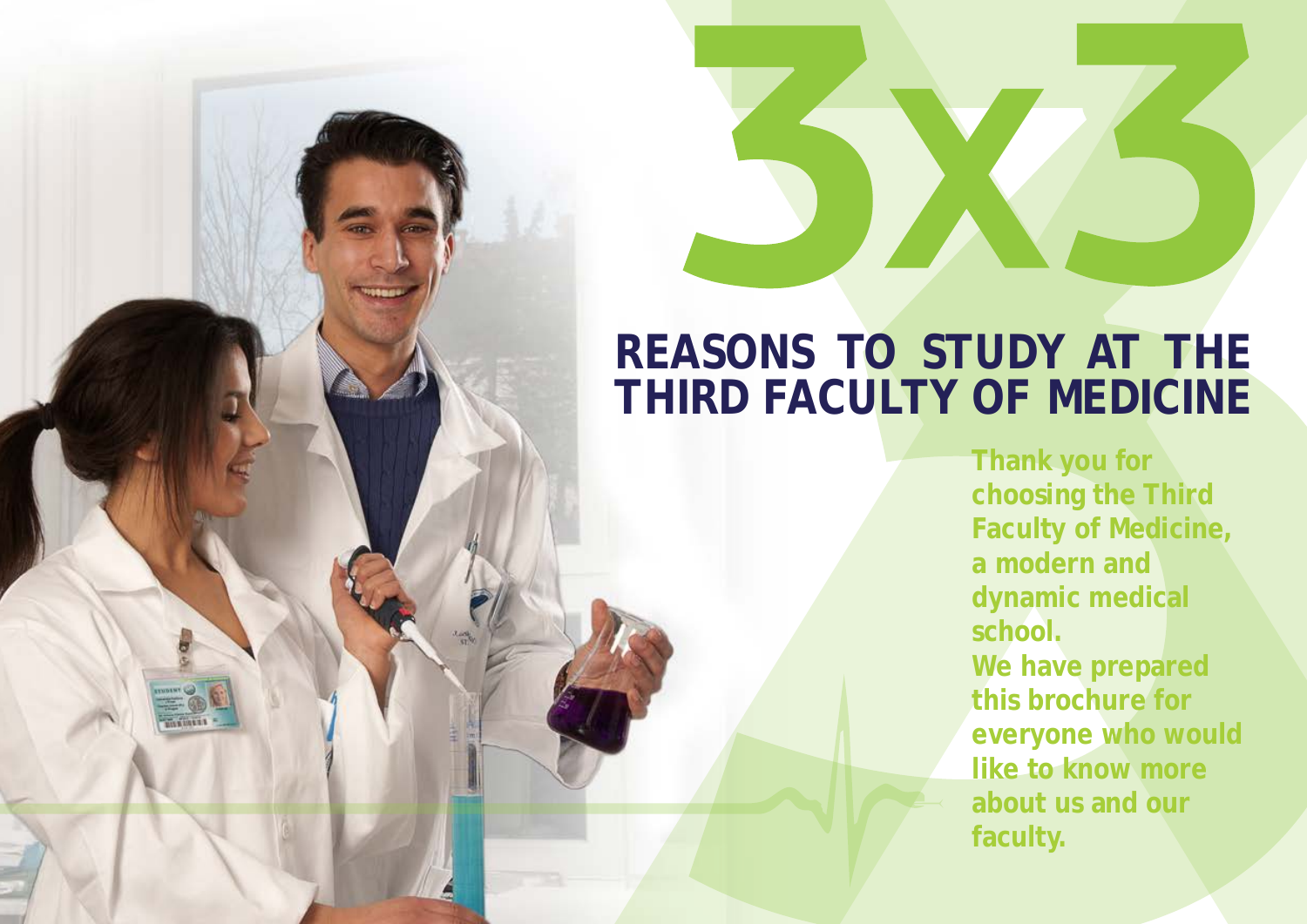# **You will learn in context**

# **We teach what you will use in medical practice**

The programme of study at our faculty incorporates latest trends in medicine and medical education and is close to programmes at progressive medical faculties in Western Europe and the USA. Our modern curriculum aims at teaching in context and integrates individual subjects into larger, more meaningful modules. You will learn in a way relevant to medical practice: in context of the functioning of the body as a whole. Our students are involved also in research activites and those, who became interested in research, may continue PhD studies at our faculty. We also put an emphasis on medical ethics and legal aspects of the medical profession.

From the very beginning our students are in contact with patients. Throughout the programme we stress the significance of understanding how organ systems work, the importance of ethical approach and communication with patients, as well as understanding how medical systems work.

We won't just throw you into the water and let you learn to swim on your own. Before the first semester starts we invite all students to an intensive four-day orientation camp. It takes place in southern Bohemia and is organized by students for students. There is also an orientation programme planned for you on the first day that you arrive at the faculty. This programme includes a detailed description of the campus and the first year. You will also receive an information booklet (Vademecum) to guide you through your studies.

*"Thanks to the ratings from students, as well as high quality scientific research, our faculty has been repeatedly ranked among the best in the Czech Republic in the annual survey carried out by the daily Hospodářské noviny. In 2013 and 2014 our faculty was rated as the very best in the country. I wholeheartedly wish that all students studying here never regret their decision to study medicine. And at the end of their lifelong practice I hope they will look back and be happy that they chose our faculty, as well as their field of study."*

Dean of the Third Faculty of Medicine for the period 2018-2022.Head of the Cardiocenter (Departments of Cardiology and Cardiac Surgery) at the University Hospital Kralovské Vinohrady in Prague.



# **We prepare you well for your studies**

*When you're learning complex biochemical pathways, you should be aware of the diseases that develop if the given pathway does not work. You should also see photographs or a video of a patient with the disease. But you must also be able to explain the disease in lay terms to your patients, to make sure they understand their condition and treatment.*

*"Studying medicine in a foreign country is a considerable challenge and Lf3 has taken major steps in abating this very challenge. But as with all educational endeavors, you get out what you put in. If you work hard at LF3 you will be rewarded with the support of an impressive faculty, access to quality scientific research and doctors that are eager to help you succeed."*

#### **Rachel E. White, MSc.** student of the Third Faculty of Medicine from the USA

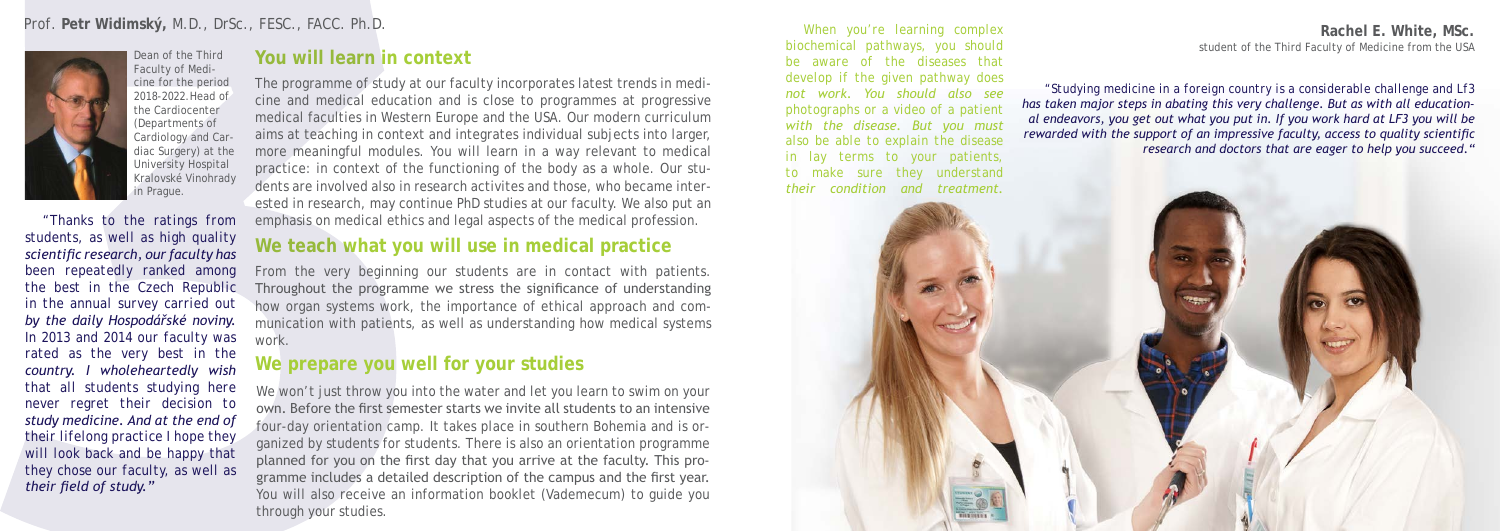Kind and experienced tutors help first year students, as well as all others, orient themselves in the teaching system and help them find an ideal means of study. Specialists will also aid you in joining research projects and provide you with information regarding organizations for students with social or psychological needs.

*"I really enjoyed the early clinical experience at the faculty hospital which allowed us to learn early on how to interact with patients in a professional manner and see the relevance of what we're learning. In addition to the high standard of teaching at our faculty, Prague, as a city, boasts a plethora of opportunities to help expand your horizons and thoroughly enjoy your medical studies at LF3."*

#### **Liban Mohamed** student from Norway



*Did you know that…*

*…the ratio of female to male students at the Third Faculty of Medicine is 63% to 37% ?*

*"Is the fate of mankind inscribed in our genes? Will we be able to insert human neurons into the brain of a chimpanzee? Will we see the day when experimental monkeys produce human sperm? Will we be able to clone a Neanderthal? And should we even attempt such things? These are just a few of the topics we will discuss togehter in seminars on medical ethics."*

### Mgr. et Mgr. **Marek Vácha**, Ph.D.



Head of the Department of Ethics biologist, theologian, traveller and popularizer of science. President of the Academic Senate of the Third Faculty of Medicine.

# **We will stand by you when hard times hit**

# **We teach in a modern environment and offer practical and enjoyable courses**

The newly refurbished building of the Third Faculty of Medicine offers a modern and pleasant environment for quiet study. On the ground floor you will find student lockers. The whole building offers high-speed WiFi connectivity. We offer many practical courses that are not taught at other faculties. Among the popular courses you will find Communication with Patients, where actors simulate a variety of patient types. We also offer practical courses in the field of urgent care, including areas such as highaltitude medicine, endoscopy and psychotherapy.

Videos of many lectures are available online; if you miss something important you can watch them again later.

*Thanks to a wide variety of destinations in the* Erasmus *program, as well as* IFMSA *clerkships, students of the Third Faculty of Medicine have the possibility of studying in Paris, Barcelona, Antwerp, Munich or Rome. At our faculty almost every applicant for an exchange study is accepted by the overseeing body.*

Vice-Dean for Undergraduate Education and Student Affairs, Head of the Division of Public Health, Director of the Joint Accreditation Commission of the Czech Republic

### **David Marx**, M.D. Ph.D.



*"We teach our students to think in a similar way to that of a doctor in her clinical practice — one that assesses patients' problems in their complexity, rather than solely considering a damaged anatomical structure or a physiological phenomenon in isolation."*

# **We are not a mass-production faculty**

You'll find a friendly, family atmosphere at the Third Faculty of Medicine. Tutors know their students by name. Any problems of each individual student are dealt with in a confidential manner. Evaluation of course components by students is very important for us, as it allows us to improve and update them accordingly.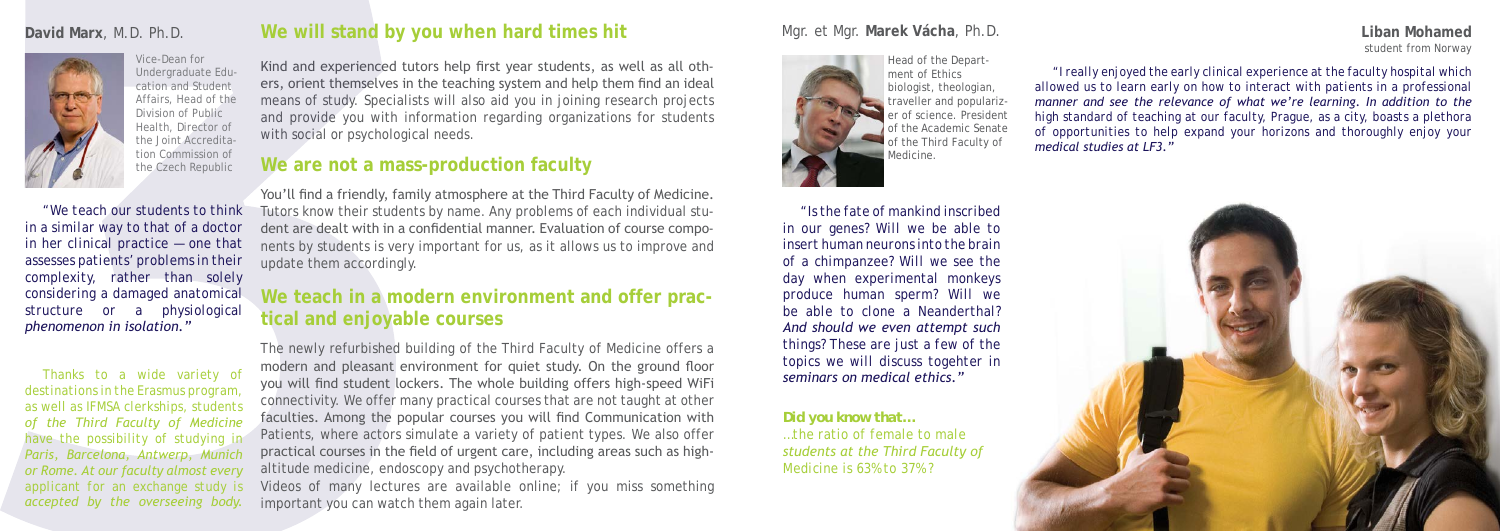# **Great public transport access and other services**

# Prof. Cyril Höschl, M.D. DSc. **Take part in successful research and be taught by Profession Profession and and the content of the produce thoughtful, hard- Profession and the produce of the students. We want to help pr experienced and famous teachers**

# **Fun during and after school**

*"A Patella, the student faculty men's choir, has been a rewarding opportunity to meet fellow students from all grades in both the Czech and English curriculi. Singing every week, having gigs both at faculty events and also outside of the university setting combined with the annual choir trip to beautiful Moravia is a great way to take a break from the challenging medical studies."*

**Yngve Leirfall** student of the Third Faculty from Norway

The faculty life goes on even when lectures end. You are invited to join the student organization *Trimed*, which organizes social, cultural and educational events. You will also have fun at the traditional Steamboat Party, which rides the waves of the Vltava under the flag of the Third Faculty of Medicine. Other popular activities include *Beánie*: freshmen induction and a bowling tournament, which takes place after the orientation day.

From the very first year our students may participate in high quality research projects and learn from graduates of Cambridge or Sorbonne Universities. In 2012 the Third Faculty of Medicine was included on the *Top 20 Research Institutions* list published by the Czech Government's Research, Development and Innovation Council.

Traveling to school will not take up half of your life. The ideal placement of the building of the Third Faculty of Medicine right next to Faculty Hospital Kralovské Vinohrady will allow you to reach your practical lessons instantly. Even from your dormitory it won't take more than 20 minutes to get to your lectures by public transport.

On the ground floor of the faculty there's a cafeteria and every floor has plenty of comfortable seats where you can sit down and work on your computer. The sixth floor features spacious, quiet rooms, ideal for relaxing or studying.

*"The Third Faculty of Medicine is unique in its close contact between teachers and students. The curriculum at the faculty remains unrivalled within the borders of the Czech Republic. Applicants should choose us also because they will receive excellent education in the field of psychiatry."*



Head of the Department of Psychiatry and Medical Psychology, Director of the National Instintute of Mental Health

*working and altruistic doctors. This is why we proudly support voluntary activities of our students. Our colleagues Scott Keel and Petr Oliva recently received the* Rector's Award *for their efforts in organizing the yearly* Running with those that can't *event, where students help handicapped clients from social care institutions take part in the Prague Marathon on custom-built running wheelchairs.*